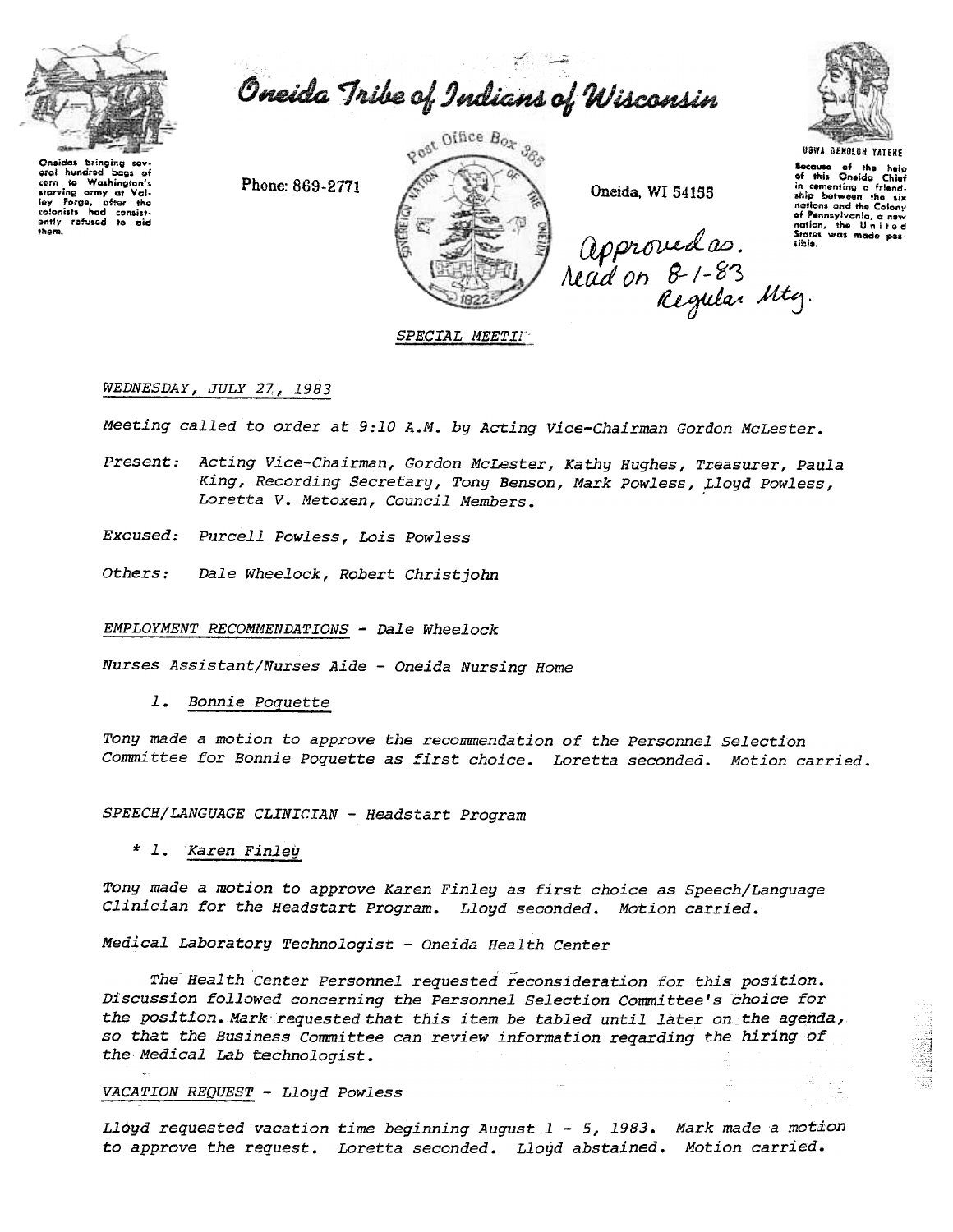Oneida Tribe of Indians of Wisconsin Special Meeting - July 27, 19 Page 2

11.3%

## VACATION REQUEST - Loretta V. Metoxen

Loretta request vacation days on July 28, 29, and August 1, 2, 1983. Mark made a motion to approve the request. Tony seconded. Loretta abstained. Motion carried.

# ELECTION BALLOTS (DECISION ON PERSON IN CHARGE OF BALLOTS)

It was stated that since Gordon McJ ster is running for Vice-Chairman, it would be in the best interest if another Business Committee member would be in receipt of the ballots in Gordon McLester's place. Loretta made a motion to appoint Kathy Hughes to be in receipt of the ballots after the votes are in. Lloyd seconded. Kathy abstained. Motion carried.

## INDIRECT COST PROPOSAL BUDGET - Kathy Hughes

Loretta made a motion to approve the Indirect Cost Proposal Budget and that this be sent to the Office of Inspector General for submission. Lloyd seconded. Mark abstained. Motion carried.

## NATIVE AMERICAN CENTER PROPOSAL - Tony Benson

Tony requested that the Child Protective Board and Health Board attend Board training as the Native American Center will be providing funding for members from up to \$900.00. Anything over this amount would be picked up by the tribe. Discussion followed regarding that training for boards be mandatory, and that a stipend be allowed for attending these sessions.

Loretta made a motion to approve board training for the child Protective Board, and the Oneida Health Board and that every effort be made for full participation for both boards and that a stipend be included. Mark seconded. Motion carried.

### ROLL CLERK'S OFFICE -Tony Benson/Bob Christ john

There was a question as to the working hours of the Roll Clerks' being that at times there is no one attending the office. It was recommended that Tony Utschig<br>Bob Christjohn, Gordon McLester, and the two (2) Roll Clerks bring back a solution to the problem next week.

c,

#### MEDICAL LAB TECHNOLOGIST CONTINUED - Dale Wheelock

The question was whether or not the individual had the qualifications for the position. Tony Benson stated that the Personnel Director should discuss the responsibilities of the Medical Lab Technologist supervisor, and also discuss with Barbara Hawkins that if she requires any changes regarding the position this should have been done before the job description went out for posting.

### LILLIAN ANTONE APPEAL

Mark made a motion to request the documentation from the Personnel Office regarding the termination of Lillian Antone for review on July 29, 1983. Kath seconded. Motion carried.